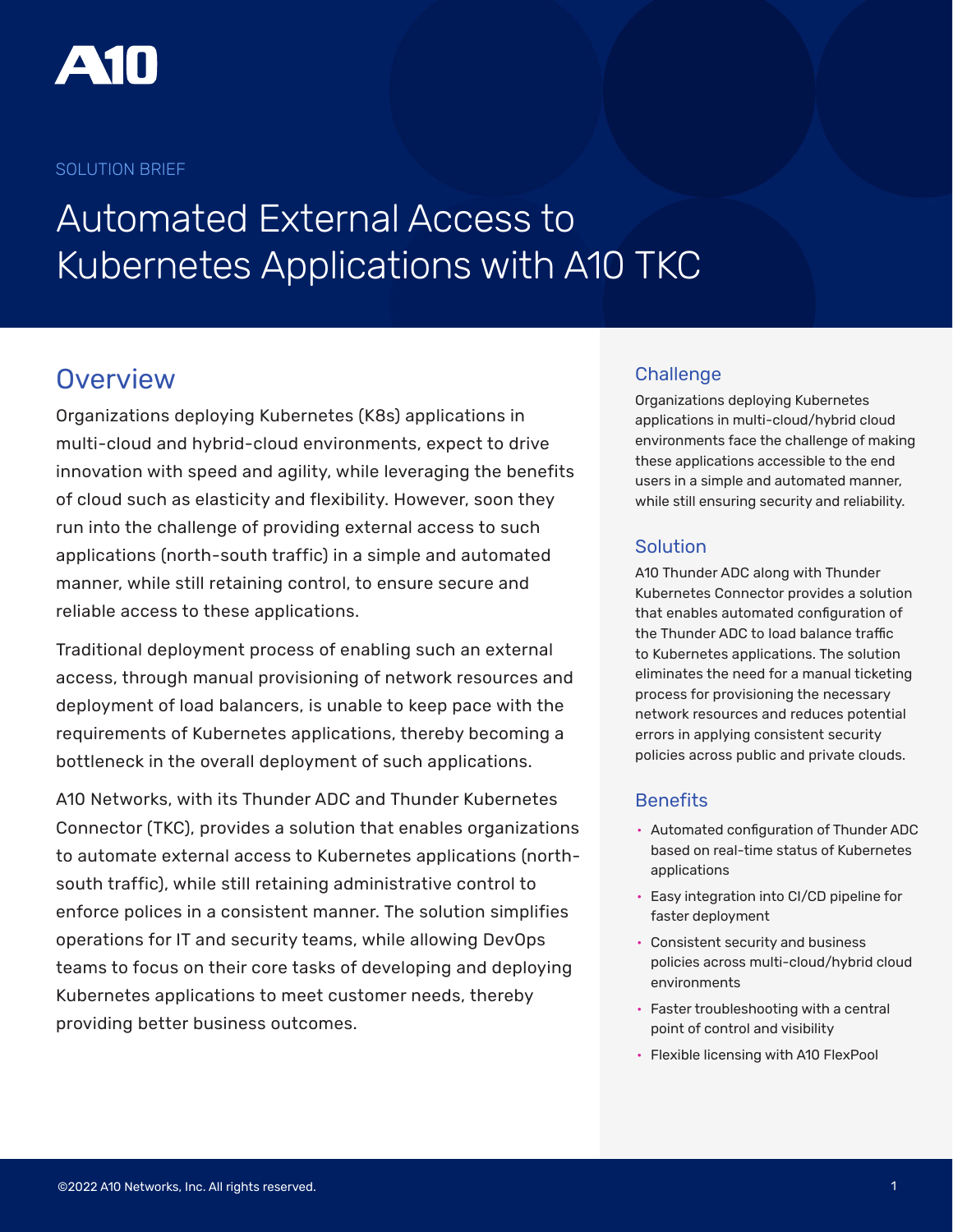

## The Challenge

Organizations deploying Kubernetes applications in public and private clouds have the challenge of making such applications accessible to the end-users, in a fast and easy manner, with minimal manual intervention. While Kubernetes provides a flexible and scalable platform to deploy and run applications, it does not provide an easy solution to make these applications accessible to the end users and relies upon third-party solutions for this.

Some of these solutions, such as those from public cloud providers, such as AWS and Azure, are specific to only one public cloud environment. For example, AWS has its own Elastic Load Balancing solution, which is different from Microsoft's Azure Load Balancer.

These disparate solutions, one for each cloud environment, increase management complexity, and result in a manual ticketing process to provision the required network resources, a process that could take days if not weeks. This slows down the overall DevOps cycle of developing and deploying new applications to achieve business goals. It also leads to inconsistent and insecure deployments, as each cloud provider's solution has its own unique configuration requirements.

## The A10 Networks Solution

A10 Networks provides an application access solution that enables automated configuration of Thunder ADC as external load balancer for access to Kubernetes applications as they are deployed and scaled.

The solution consists of two entities: Thunder Kubernetes Connector (TKC) and Thunder ADC:



Figure 1: External access to Kubernetes applications in multi/hybrid cloud with A10 TKC and Thunder ADC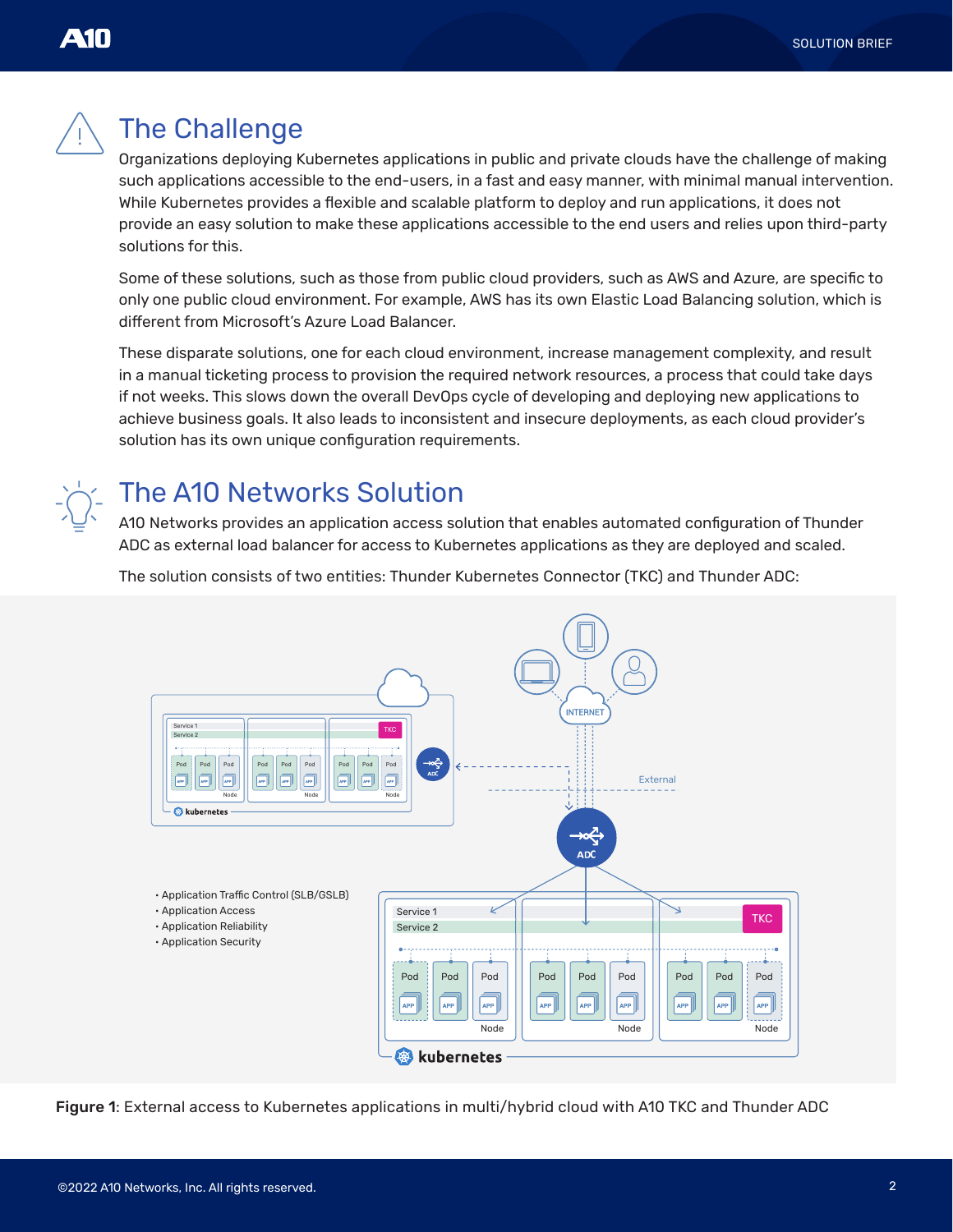Thunder Kubernetes Connector: The TKC runs inside the Kubernetes cluster, monitoring the lifecycle of the Kubernetes applications, and automatically updates an external load balancer with information to route traffic to these applications. This eliminates the need for manual configuration of the external load balancer and speeds up the overall application deployment cycle.

Thunder ADC: The [Thunder ADC](https://www.a10networks.com/products/thunder-adc/) is the external load balancer that sits in front of the Kubernetes applications and makes them accessible to end-users. Thunder ADC is available in multiple form factors (such as physical, virtual, bare metal, etc.) enabling the solution to be deployed in both multi-cloud and hybrid cloud environments. Deploying the same Thunder ADC solution across the clouds simplifies management since one no longer needs to manage and deploy multiple distinct types of load balancers from the various public cloud providers. It also enables enforcement of a consistent set of policies to access the K8s applications, thereby leading to a more secure and reliable deployment.

## Features and Benefits

Thunder ADC and Thunder Kubernetes Connector together provide the following benefits when deploying Kubernetes applications in multi-cloud/hybrid cloud environments:

Automated configuration of load balancer: The TKC dynamically configures the Thunder ADC to load balance traffic to the K8s application, enabling external access to K8s applications, without requiring manual provisioning of resources. This eliminates both the delay and any potential errors associated with a manual deployment process.

Integration with CI/CD pipelines: With support for automation tools such as Terraform and Ansible, A10's solution can be easily incorporated into existing CI/CD pipelines, enabling faster and automated deployment of K8s applications.

Consistent security and business policies: With Thunder ADC as the front-end for applications in public and private clouds, operations teams can enforce a consistent of security policies across the clouds, leading to a more secure deployment. Similarly, they can apply other traffic management policies, such as those related to business needs in a more consistent manner. This also helps to avoid potential errors in porting configuration from one cloud deployment to another.

Faster troubleshooting: With all external traffic passing through the Thunder ADC, operations teams can get a centralized view of external access to application traffic and analytics, thereby enabling faster and proactive troubleshooting.

Flexible licensing: With A10's FlexPool, a software subscription model, organizations have the flexibility to allocate and distribute capacity across multiple sites as their business and application needs change.

## Summary

### Automated access to Kubernetes applications with TKC and Thunder ADC

With Thunder ADC and Thunder Kubernetes Connector (TKC), organizations can automate the process of providing external access to their Kubernetes applications in multi-cloud and hybrid cloud environments. The TKC monitors the Kubernetes applications, and updates the Thunder ADC, thereby eliminating the need for a manual ticketing process to provision the necessary network resources. The Thunder ADC acts as the load balancer that routes traffic to the applications, providing a central point of control and visibility into the application traffic.